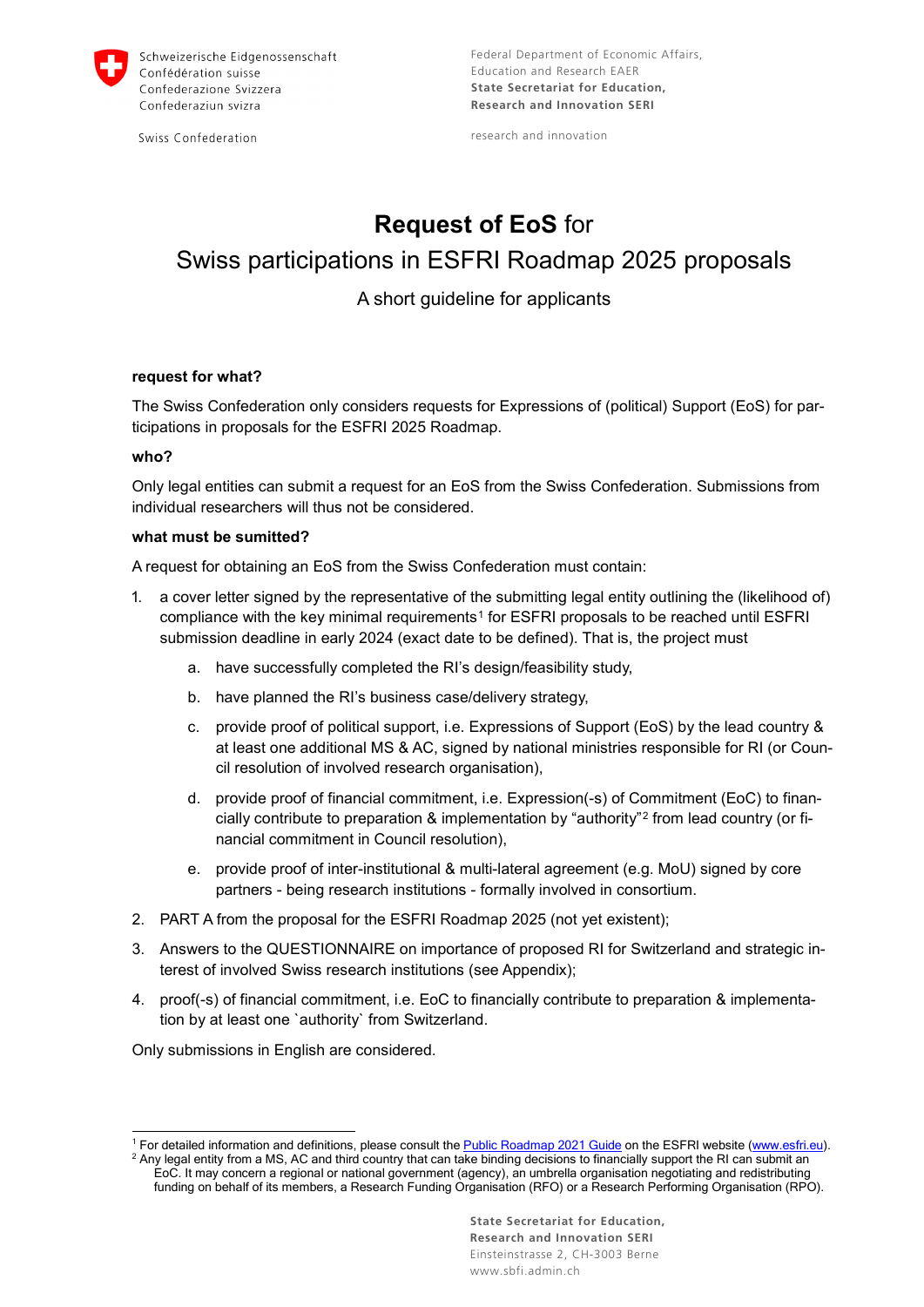#### **what is the deadline and where to submit?**

Requests for an EoS from the Swiss Confederation must be submitted by **early 2024 (exact date to be defined)** at the latest to the Swiss ESFRI Delegation:

- Dr. Anna Fill ( [anna.fill@sbfi.admin.ch\)](mailto:anna.fill@sbfi.admin.ch)
- Dr. Mirjam van Daalen (mirjam.vandaalen@psi.ch)

All interested Swiss parties are encouraged to immediately announce their interest in an EoS from the Swiss Confederation, allowing for planning and guidance.

#### **check, decision and issuing of EoS**

The Swiss ESFRI Delegation will check the eligibility of the request. The State Secretariat for Education, Research and Innovation SERI will process the request, consulting other relevant federal authorities, if necessary. SERI finally will decide upon providing an EoS. The Swiss ESFRI Delegation will inform the institutions having submitted an EoS request about SERI's decision by **mid-2024**.